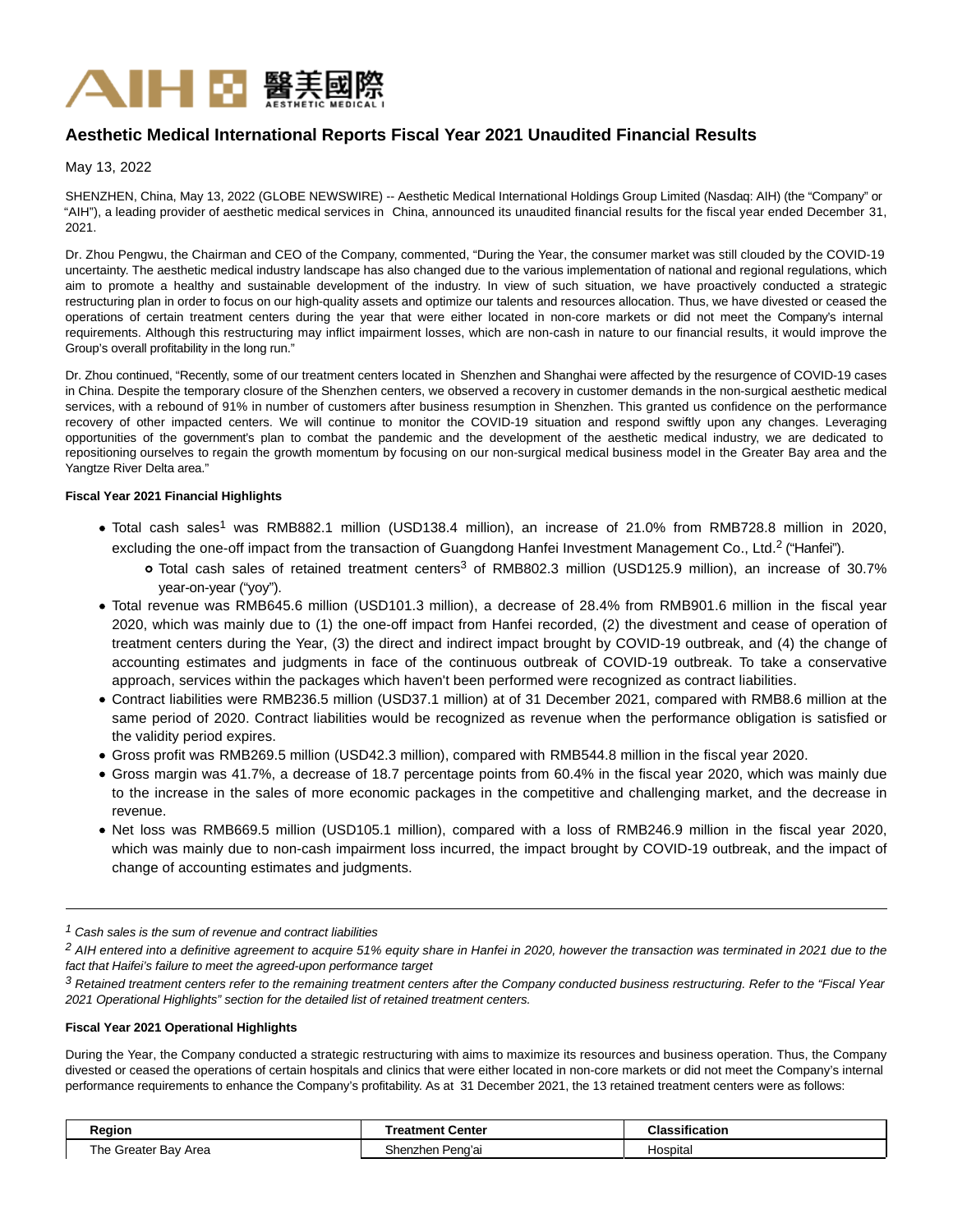|                              | Shenzhen Pengcheng      | Hospital                    |
|------------------------------|-------------------------|-----------------------------|
|                              | Shenzhen Peng'ai Xiugi  | Hospital                    |
|                              | Guangzhou Peng'ai Xiuqi | Specialty outpatient clinic |
|                              | Huizhou Peng'ai         | Hospital                    |
|                              | Shanghai Peng'ai        | Specialty outpatient clinic |
| The Yangtze River Delta Area | Shanghai Jiahong        | Specialty outpatient clinic |
|                              | Hangzhou Peng'ai        | Specialty outpatient clinic |
| Beijing                      | Beijing Peng'ai         | Clinic                      |
|                              | Haikou Peng'ai          | Hospital                    |
| <b>Others</b>                | Nanchang Peng'ai        | Hospital                    |
|                              | Yantai Peng'ai          | Hospital                    |
|                              | Changsha Peng'ai        | Hospital                    |

**New and repeat customers at retained treatment centers**

#### **For the Year Ended December 31, 2021**

|                               |                | % of         |
|-------------------------------|----------------|--------------|
|                               | <b>Number</b>  | <b>Total</b> |
| <b>New Customers</b>          | 47,569         | 22.9%        |
| <b>Repeat Customers</b>       | 159.740        | 77.1%        |
| <b>Total Active Customers</b> | 207,309 100.0% |              |
|                               |                |              |

Total active customers at retained treatment centers accounted for about 85.8% of total active customers of the Company (including both divested and retained treatment centers) in 2021. The fact that the majority of active customers are from retained treatment centers supports the business restructuring plan, in which the Company is able to retain quality assets and its highly-valued customers.

### **Number of treatments at retained treatment centers**

#### **For the Year Ended December 31, 2021**

|                                                                  | <b>Number</b> | % of Total |
|------------------------------------------------------------------|---------------|------------|
| <b>Energy-based Treatments</b>                                   | 272.405       | 65.2%      |
| <b>Minimally Invasive Aesthetic Treatments</b>                   | 82.246        | 19.7%      |
| <b>Surgical Treatments</b>                                       | 35.152        | 8.4%       |
| General healthcare services and other aesthetic medical services | 27.997        | 6.7%       |
| <b>Total Number of Treatments</b>                                | 417.800       | 100%       |

- Total number of treatments at retained treatment centers accounted for about 82.8% of total treatments carried out at both divested and retained treatment centers in 2021.
- Total number of non-surgical aesthetic medical treatments, including energy-based treatments and minimally invasive aesthetic treatments, as of total number of aesthetic treatments increased by 9.3 p.p.<sup>4</sup> yoy. The rising treatments contribution ratio of the non-surgical aesthetic medical treatment has demonstrated the success of the Company's strategic plan in shifting its business focus towards non-surgical aesthetic medical services. The move is expected to further capture the massive business opportunities of the market.

## **Average spending per customer**

Average spending per customer decreased by 28.1% from RMB2,969.2 in the fiscal year 2020 to RMB2,671.4 in the fiscal year 2021, as the Company strategically shifting its focus from surgical treatments to non-surgical treatments, of which it had a relatively lower consumption threshold and package price.

## **Fiscal Year 2021 Unaudited Financial Results**

|                                                                  | For the Year Ended December 31. |         |                           |
|------------------------------------------------------------------|---------------------------------|---------|---------------------------|
| (RMB millions, except per share data and percentages)            | 2020                            | 2021    | % Change                  |
| Revenue                                                          | 901.6                           | 645.6   | $-28.4%$                  |
| Minimally invasive aesthetic treatments                          | 234.6                           | 177.2   | $-24.5%$                  |
| Energy-based treatments                                          | 218.1                           | 157.1   | $-28.0%$                  |
| Surgical aesthetic medical services                              | 401.6                           | 243.0   | $-39.5%$                  |
| General healthcare services and other aesthetic medical services | 47.3                            | 68.3    | $+44.4%$                  |
| Gross profit                                                     | 544.8                           | 269.5   | $-50.5%$                  |
| Gross margin                                                     | 60.4%                           | 41.7%   | $-18.7$ p.p. <sup>4</sup> |
| (Loss) for the period                                            | (246.9)                         | (669.5) | N.A.                      |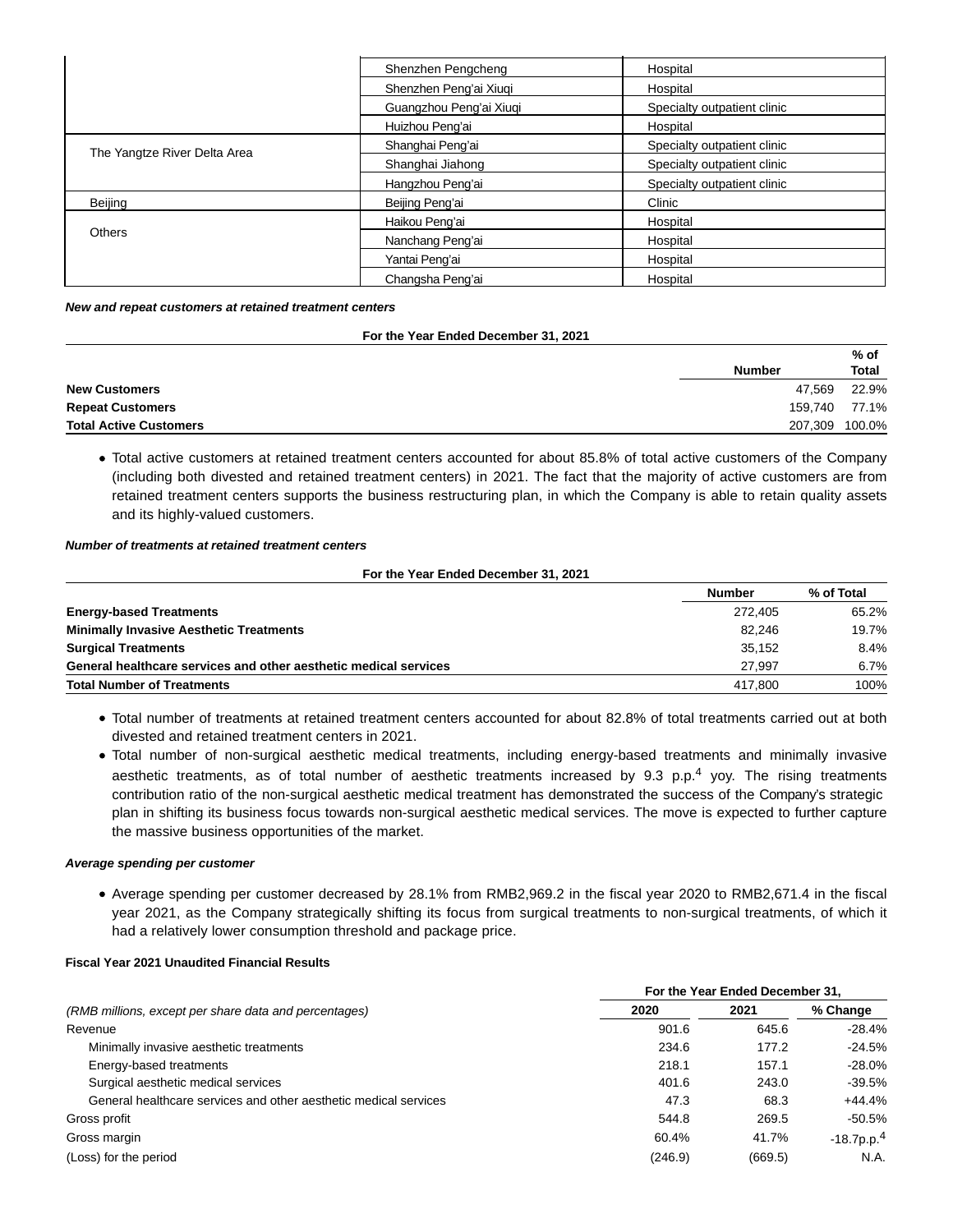| (Loss) margin                | $-27.4%$ | $-103.7%$ | $-76.3 p.p4$              |
|------------------------------|----------|-----------|---------------------------|
| EBITDA <sup>5</sup>          | (123.9)  | (555.0)   | N.A.                      |
| Adjusted EBITDA <sup>5</sup> | 12.0     | (149.2)   | +ve to -ve                |
| Adjusted EBITDA margin       | 1.3%     | $-23.1%$  | $+ve$ to $-ve$            |
| Adjusted (loss) <sup>5</sup> | (111.0)  | (263.7)   | N.A                       |
| Adjusted (loss) margin       | $-12.3%$ | $-40.9%$  | $-28.6$ p.p. <sup>4</sup> |

Notes:

4 p.p. represents percentage points

5 Refer to below "Non-IFRS Financial Measures"

#### **Revenues**

Total revenue was RMB645.6 million (USD101.3 million), representing a decrease of 28.4% from RMB901.6 million in fiscal year 2020, primarily due to (1) the one-off impact from Hanfei recorded, (2) the divestment and cease of operation of treatment centers during the Year, (3) the direct and indirect impact brought by COVID-19 outbreak, and (4) the change of accounting estimates and judgments in the face of COVID-19 outbreak.

The COVID-19 outbreak had a significant impact on the marketing and sales initiatives of the treatment centers as well as the customers' consumption behavior. As most prepaid service packages were sold online without preliminary face-to-face consultations and pre-established treatment plans, it becomes increasingly difficult to estimate or determine the timing of service redemption. Hence, to take a conservative approach, services within the packages which haven't been performed were recognized as contract liabilities.

#### **Cost of sales and services rendered**

Cost of sales and services rendered was RMB376.1 million (USD59.0 million), representing an increase of 5.4% from RMB356.8 million in fiscal year 2020.

#### **Gross profit**

Gross profit was RMB269.5 million (USD42.3 million), representing a decrease of 50.5% from RMB544.8 million in fiscal year 2020. Gross profit margin was 41.7%, representing a decrease of 18.7 percentage points from 60.4% in fiscal year 2020, which was mainly due to the increase in the sales of more economic packages in the competitive and challenging market, and the decrease in revenue.

#### **Selling expenses**

Selling expenses were RMB404.7 million (USD63.5 million), representing 62.7% of the Company's total revenue of fiscal year 2021, compared with RMB510.6 million in fiscal year 2020, which represented 56.6% of the Company's total revenue of fiscal year 2020. Selling expenses as of revenue increased by 6.1 percentage points yoy, primarily due to (1) the decrease in revenue, and (2) the consistency in implementing proactive marketing and sales initiatives in cope with challenging market situation.

#### **General and administrative expenses**

General and administrative expenses were RMB207.0 million (USD32.5 million), representing a decrease of 10.3% from RMB230.6 million in fiscal year 2020, primarily due to optimization of administrative expenses and management labor costs.

#### **Impairment of non-current assets**

Impairment of non-current assets was RMB314.0 million (USD49.3 million), compared with RMB33.0 million in fiscal year 2020.

The Company incurred impairments during the fiscal year 2021. The change was primarily because the Company has performed impairment assessments at cash-generating unit level during strategic restructuring, and noted several recoverable amounts were lower than their carrying amounts for certain cash-generating units. Relevant impairments are non-operating and non-cash items.

#### **Loss for the year**

As a result of the foregoing, the Company recorded a loss of RMB669.5 million (USD105.1 million) for fiscal year 2021, compared with a loss of RMB246.9 million in fiscal year 2020. Basic and diluted loss per share were both RMB8.89 (loss of US\$1.40 per share) in fiscal year 2021, compared with basic and diluted loss per share of RMB3.61 in fiscal year 2020.

### **Certain Non-IFRS items6**

EBITDA for fiscal year 2021 was a loss of RMB555.0 million (US\$87.1 million), compared with a loss of RMB123.9 million in 2020.

Adjusted loss for fiscal year 2021 was a loss of RMB263.7 million (US\$41.4 million), compared with a loss of RMB111.0 million in the same period of 2020.

Adjusted EBITDA for fiscal year 2021 was a loss of RMB149.2 million (US\$23.4 million), compared with a gain of RMB12.0 million in the same period of 2020.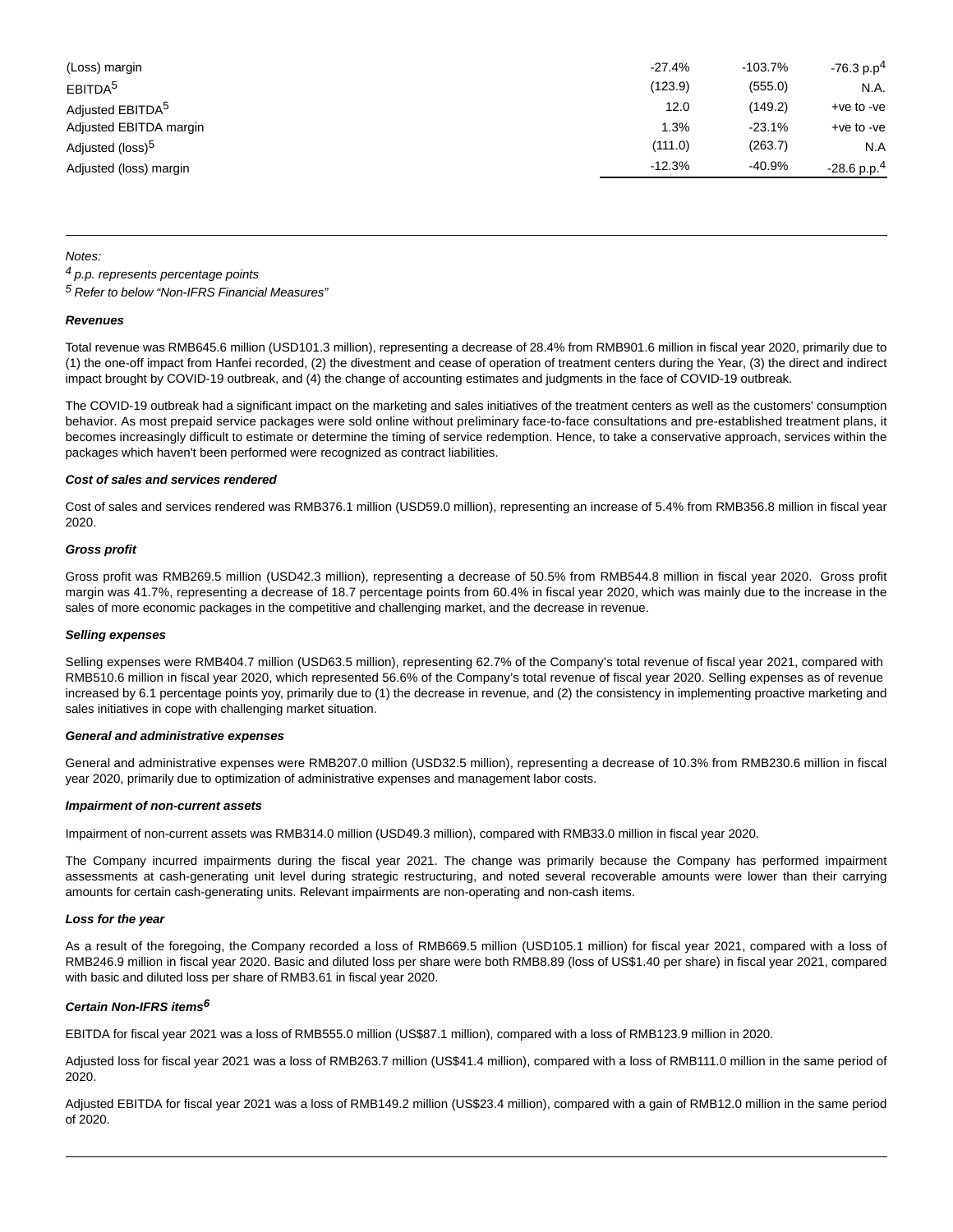$6$  EBITDA, adjusted loss and adjusted EBITDA are not prepared in accordance with International Financial Reporting Standards as issued by the International Accounting Standard Board, or IFRS. For more information regarding non-IFRS financials, please refer to "Non-IFRS Financial Measures" and "Reconciliations of IFRS and Non-IFRS Results" appearing elsewhere in this press release.

#### **Certain balance sheet item**

Cash and cash equivalents amounted to RMB39.3 million (US\$6.2 million) as of December 31, 2021, compared with RMB44.4 million as of December 31, 2020.

#### **Liquidity and capital resources**

The Company had net current asset of a loss of RMB428.0 million (USD67.2 million) as at December 31, 2021 which included current borrowings of RMB156.2 million.

#### **Recent Developments**

During the 2021 fiscal year, the Company steadily executed three significant strategic adjustments: (1) optimizing asset portfolio with the aim to enhance Company's profitability, (2) shifting marketing channels from traditional referral arrangement to online media platforms, (3) shifting the focus from surgical treatments to non-surgical treatments and strengthening the business coverage in the Greater Bay Area. Below are the detailed actions carried out by the Company:

- 1. Divested or ceased the operations of certain hospitals and clinics that were either located in non-core markets or did not meet the Company's internal performance requirements to enhance the Company's profitability. As at 31 December 2021, there were 13 retained treatment centers. The operational figures recorded during the Year support the restructuring plan, in which the Company is able to retain quality assets and its highly-valued customers.
- 2. Optimized marketing strategies by exploring latest online promotion channels to enhance the brand image and reputation while lowering the customer acquisition cost and selling expenses, which is expected to further improve the Company's profitability in the long run. In 2021, the portion of cash sales generated from online media and search engine optimization, has increased to about 47% from 37% in 2020. Going forward, the Company targets to allocate more resources on online marketing, which is a more effective way to acquire customers and enhance marketing efficiency.
- Focused more on the development of non-surgical aesthetic medical business, including optimization of sales channels, 3. adjustment in product and service mix, and establishment and/or acquisition of non-surgical clinics, which resulted in continued increase in customers and treatments. After the reporting period, the Company acquired controlling interest in Shenzhen Miaoyan Aesthetic Medical Clinic with the gross floor area of 150m<sup>2</sup> in Shenzhen, and minority interest in another two clinics in Shenzhen, namely Shenzhen Pengai Lychee Aesthetic Medical Clinic with gross floor area of 280m<sup>2</sup>, and Shenzhen Jiayan Aesthetic Medical Clinic with gross floor area of 324m<sup>2</sup>. These clinics aim to create synergy with the Company's existing hospitals in Shenzhen, providing diversified and accessible non-surgical aesthetic services to customers.

#### **Business Outlook**

As non-surgical aesthetic medical treatments do not require any incisions and have a shorter recovery time, it becomes an increasingly popular option in China. The advancement of related technologies has also contributed to the growth in demand of such treatments. According to Frost & Sullivan, the market size of China's non-surgical aesthetic medical industry is expected to reach RMB1.44 billion in 2024, with a compound annual growth rate of 19.2% during 2019-2024.

#### Government Policies Beneficial to Long-Term Market Development

In face of the booming market environment, the Chinese government has increased regulatory monitoring over the aesthetic medical industry on a regional and national level, aiming to nurture the healthy and sustainable development of the industry. Some policies included cracking down on illegal and false aesthetic medical advertisements as well as requiring companies to obtain license to advertise related content. It is expected these will accelerate the market consolidation as sub-par and non-complying practitioners will be eliminated. The policies will benefit the quality and complied leading aesthetic medical companies such as AIH.

The Company will continue to enhance its product and service quality to capture the opportunities arising from the market policy, such as introducing the latest medical equipment and optimizing the package mix to cater the needs of customers across various age groups, providing more training to medical staff to improve service quality and as well as establishing a supervisory team to review the surgical and customer records, ensuring operational compliance. The Company believes that these measures would further enhance its service offerings and enhance its brand value, allowing it to position as a premium and fully compliant aesthetic medical brand, which in turn, will boost the sustainable growth of the Company.

#### Market Recovery on the Horizon

The COVID-19 pandemic has affected the consumers' behaviors, especially in the first-tiers cities such as Shanghai and Shenzhen. However, the Company remains optimistic towards the country's preventative measures and support policies which will drive the market recovery forward. Despite such situation, the Company still recorded a 29% growth in cash sales of retained assets from the prepaid aesthetic medical treatment packages, showcasing the high purchasing power of the Company's target customers. The Company is optimistic that upon the loosening of social distancing policy, the prepayment from customers will be recognized as revenue when treatment centers resume normal practice, contributing to the business growth in the future.

During the first quarter of 2022, there was a new wave of COVID-19 pandemic outbreak across China. Most notably in Shenzhen, which was one of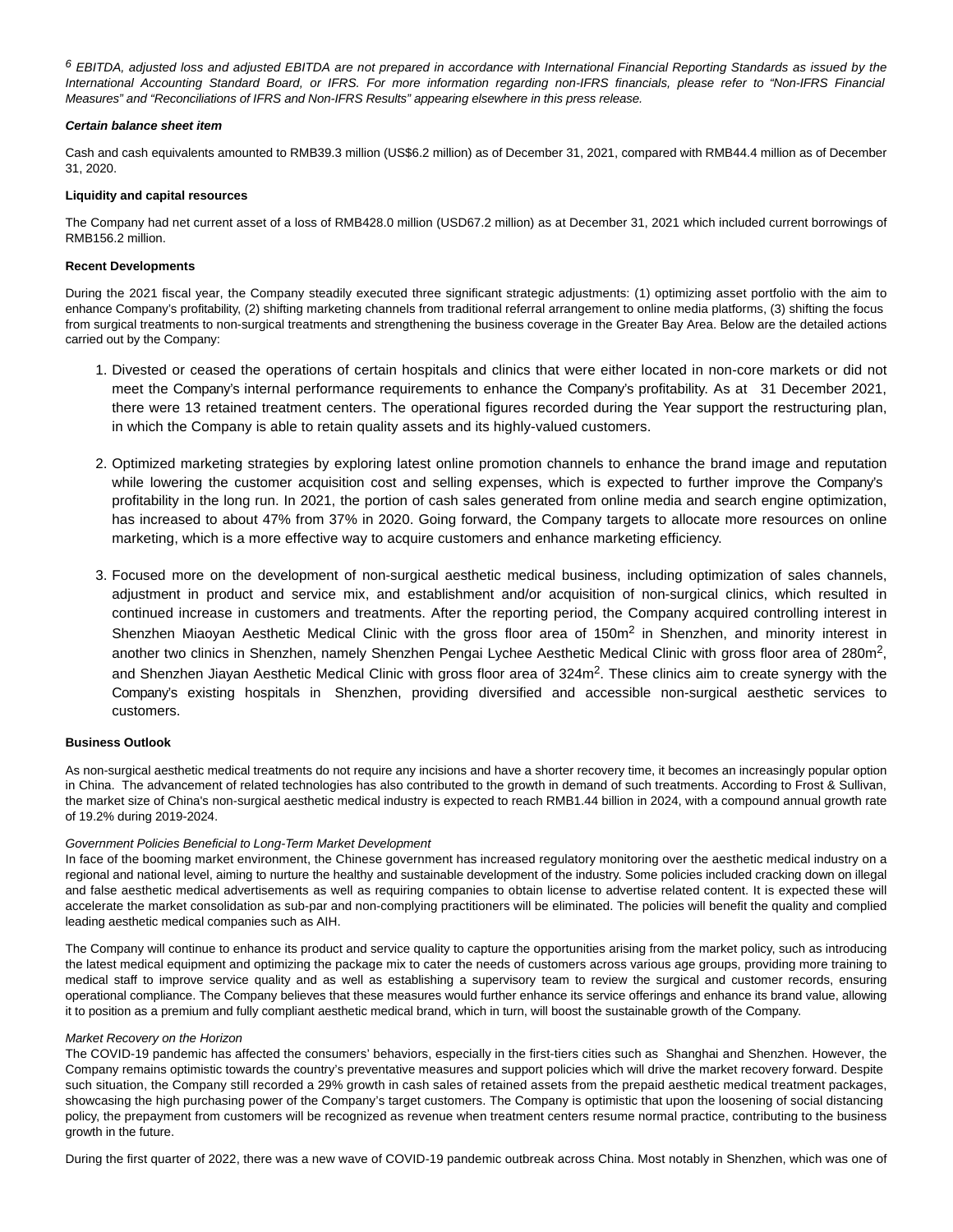the core markets the Group operates in, was placed in lockdown. After the relaxation of the lockdown measures, the Company observed a rebound of 91% in the number of customers visited the Shenzhen treatment centers. The consumption level also gradually resumed comparable level of the same period of last year. This indicates that the demands for aesthetic medical services remain resilient and that the pandemic only exerted a temporary suppressing effect.

In face of the uncertain operating environment, the Company will closely monitor the pandemic situation and the performance of its retained assets, periodically review its asset portfolio, and take swift action when necessary in order to further raise operational efficiency and solidify its market position. Nonetheless, the Company remains optimistic in the long-term prospect of the industry, and will continue to expand its non-surgical aesthetic medical business by exploring partnership opportunities, specifically in the core markets, namely the Greater Bay Area and the Yangtze River Delta Area, capturing opportunities in key markets in the PRC.

### **Exchange Rate**

This press release contains translations of certain Renminbi (RMB) amounts into U.S. dollars (US\$) solely for the convenience of the reader. Unless otherwise specified, all translations of Renminbi amounts into U.S. dollar amounts in this press release are made at RMB6.3726 to US\$1.0, which was the U.S. dollars middle rate announced by the Board of Governors of the Federal Reserve System of the United States on December 30, 2021.

#### **Non-IFRS Financial Measures**

EBITDA represents profit before income tax, adjusted to exclude finance costs and amortization and depreciation. Adjusted EBITDA represents EBITDA, adjusted to exclude fair value loss of convertible note, share-based compensation expense, professional fees, impairment of non-current assets, loss on disposal of subsidiaries, loss on disposal of an associate, donation, and exchange loss.

Adjusted loss represents loss for the year, adjusted to exclude fair value loss of convertible note, share-based compensation expense, professional fees, impairment of non-current assets, loss on disposal of subsidiaries, loss on disposal of an associate, and donation.

EBITDA, Adjusted EBITDA and Adjusted loss are non-IFRS financial measures. You should not consider EBITDA, Adjusted EBITDA and adjusted loss as a substitute for or superior to net income prepared in accordance with IFRS. Furthermore, because non-IFRS measures are not determined in accordance with IFRS, they are susceptible to varying calculations and may not be comparable to other similarly titled measures presented by other companies. You are encouraged to review the Company's financial information in its entirety and not rely on a single financial measure.

The Company presents EBITDA, Adjusted EBITDA and Adjusted profit as supplemental performance measures because it believes that such measures provide useful information to the investors in understanding and evaluating the Company's results of operations, and facilitate operating performance comparisons from period to period and company to company.

#### **About Aesthetic Medical International Holdings Group Limited**

AIH, known as "Peng'ai" in China, is a leading provider of aesthetic medical services in China. AIH operates treatment centers that spread across major cities in mainland China, with major focus in the Guangdong-Hong Kong-Macau Greater Bay area and the Yangtze River Delta area in China. Leveraging over 20 years of clinical experience, AIH provides one-stop aesthetic service offerings, including surgical aesthetic treatments, non-surgical aesthetic treatments, and general medical services and other aesthetic services. For more information regarding the Company, please visit: [https://ir.aihgroup.net/.](https://www.globenewswire.com/Tracker?data=0o21QmZ6nlttTFTWI17RZ-zE8Pu_WU5ZyR8WeJW4QR_5gVVjxG0U-kBfntohjbLbh3MwnyaKAsHP8euSIpiNW3TVhyCRsisHwsKFB_3VsiI=)

#### **Cautionary Statements**

This press release contains "forward-looking statements." These statements are made under the "safe harbor" provisions of the U.S. Private Securities Litigation Reform Act of 1995. These forward-looking statements can be identified by terminology such as "will", "expects", "anticipates", "aims", "future", "intends", "plans", "believes", "estimates", "likely to" and similar statements. Statements that are not historical facts, including statements about the Company's beliefs, plans and expectations, are forward-looking statements. Forward-looking statements involve inherent risks and uncertainties. These risks and uncertainties and others that relate to the Company's business and financial condition are detailed from time to time in the Company's SEC filings, and could cause the actual results to differ materially from those contained in any forward-looking statement. These forward-looking statements are made only as of the date indicated, and the Company undertakes no obligation to update or revise the information contained in any forward-looking statements, except as required under applicable law.

#### **Investor Relations Contacts**

For investor and media inquiries, please contact:

**Aesthetic Medical International Holdings Group Limited** Email[: ir@pengai.com.cn](https://www.globenewswire.com/Tracker?data=LGyPzXHIG_dmUyoRYHNFOhGURr5Lug2Cngj4AJdPlfUYvYnU3qXCC6aP9XE-xcqqd6ul6lHj7cYStEmKh1ixUQ==)

**DLK Advisory Limited** Tel: +852 2857 7101 Email[: ir@dlkadvisory.com](https://www.globenewswire.com/Tracker?data=3TjDi3OY5A9Z1YLZm1pk_m1JgiO_rbHR4pGbnMkxe-1ot1FmBaqnYx7gWchX0Pey71HEKdsmakEzYVOqRUIj8t-02SEFM6DgK401-UFr9DI=)

## **AESTHETIC MEDICAL INTERNATIONAL HOLDINGS GROUP LIMITED**

### **CONSOLIDATED BALANCE SHEETS**

| 2020                | 2021                | 2021            |
|---------------------|---------------------|-----------------|
| <b>RMB'000</b><br>. | <b>RMB'000</b><br>. | חממיםו<br>ມວບບບ |
|                     |                     |                 |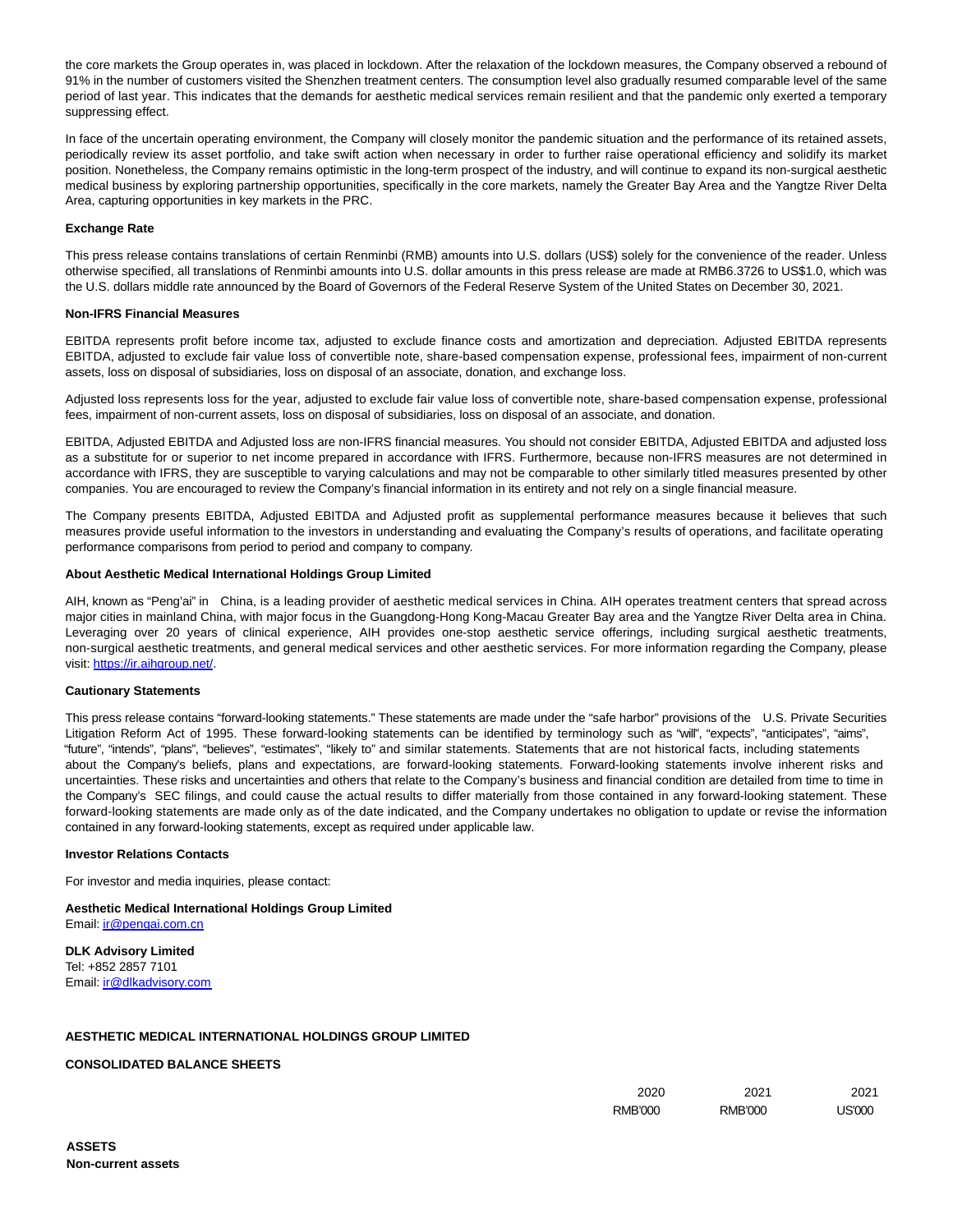| Property, plant and equipment                     | 531,941    | 358,749     | 56,296     |
|---------------------------------------------------|------------|-------------|------------|
| Investment properties                             |            |             |            |
| Intangible assets                                 | 208,429    | 37,238      | 5,843      |
| Investments accounted for using the equity method | 8,330      | 4,904       | 770        |
| Prepayments and deposits                          | 51,850     | 16,574      | 2,601      |
| Deferred income tax assets                        | 31,372     | 45,765      | 7,181      |
|                                                   | 831,922    | 463,230     | 72,691     |
| <b>Current assets</b>                             |            |             |            |
| Inventories                                       | 33,336     | 30,566      | 4,796      |
| Trade receivables                                 | 14,324     | 7,772       | 1,220      |
| Other receivables, deposits and prepayments       | 98,715     | 31,692      | 4,973      |
| Amounts due from related parties                  | 6,693      | 4,391       | 689        |
| Restricted cash                                   | 8,712      |             |            |
| Cash and cash equivalents                         | 44,384     | 39,289      | 6,165      |
|                                                   | 206,164    | 113,710     | 17,844     |
| Assets held-for-sale                              |            |             |            |
|                                                   | 206,164    | 113,710     | 17,844     |
| <b>Total assets</b>                               | 1,038,086  | 576,940     | 90,535     |
| <b>EQUITY AND LIABILITIES</b>                     |            |             |            |
| Equity attributable to owners of the Company      |            |             |            |
| Share capital                                     | 469        | 469         | 74         |
| Treasury shares                                   | (2,023)    | (2,023)     | (317)      |
| <b>Accumulated losses</b>                         | (477, 905) | (1,064,524) | (167, 047) |
| Other reserves                                    | 870,355    | 909,411     | 142,706    |
|                                                   | 390,896    | (156, 667)  | (24, 584)  |
| <b>Non-controlling interests</b>                  | 34,840     | (29, 755)   | (4,669)    |
| <b>Total equity</b>                               | 425,736    | (186, 422)  | (29, 254)  |

## **AESTHETIC MEDICAL INTERNATIONAL HOLDINGS GROUP LIMITED**

## **CONSOLIDATED BALANCE SHEETS (CONTINUED)**

|                                                    | 2020           | 2021           | 2021     |
|----------------------------------------------------|----------------|----------------|----------|
|                                                    | <b>RMB'000</b> | <b>RMB'000</b> | US\$'000 |
| <b>LIABILITIES</b>                                 |                |                |          |
| <b>Non-current liabilities</b>                     |                |                |          |
| <b>Borrowings</b>                                  | 75,931         | 77,607         | 12,178   |
| Lease liabilities                                  | 178,983        | 105,754        | 16,595   |
| Convertible redeemable preferred shares            |                |                |          |
| Convertible note                                   | 34,190         | 38,059         | 5,972    |
| Exchangeable note liabilities                      |                |                |          |
| Derivative financial instrument                    |                |                |          |
| Deferred income tax liabilities                    | 13,377         | 285            | 45       |
| Contingent consideration payable                   | 8,181          |                |          |
|                                                    | 310,662        | 221,705        | 34,790   |
| <b>Current liabilities</b>                         |                |                |          |
| Trade payables                                     | 33,654         | 31,256         | 4,905    |
| Accruals, other payables and provisions            | 68,783         | 72,848         | 11,432   |
| Contingent consideration and consideration payable | 4,512          | 7,100          | 1,114    |
| Amounts due to related parties                     | 1,224          | 473            | 74       |
| <b>Contract liabilities</b>                        | 8,639          | 236,476        | 37,108   |
| <b>Borrowings</b>                                  | 135,814        | 156,208        | 24,512   |
| Lease liabilities                                  | 35,868         | 28,278         | 4,437    |
| Current income tax liabilities                     | 13,194         | 9,018          | 1,416    |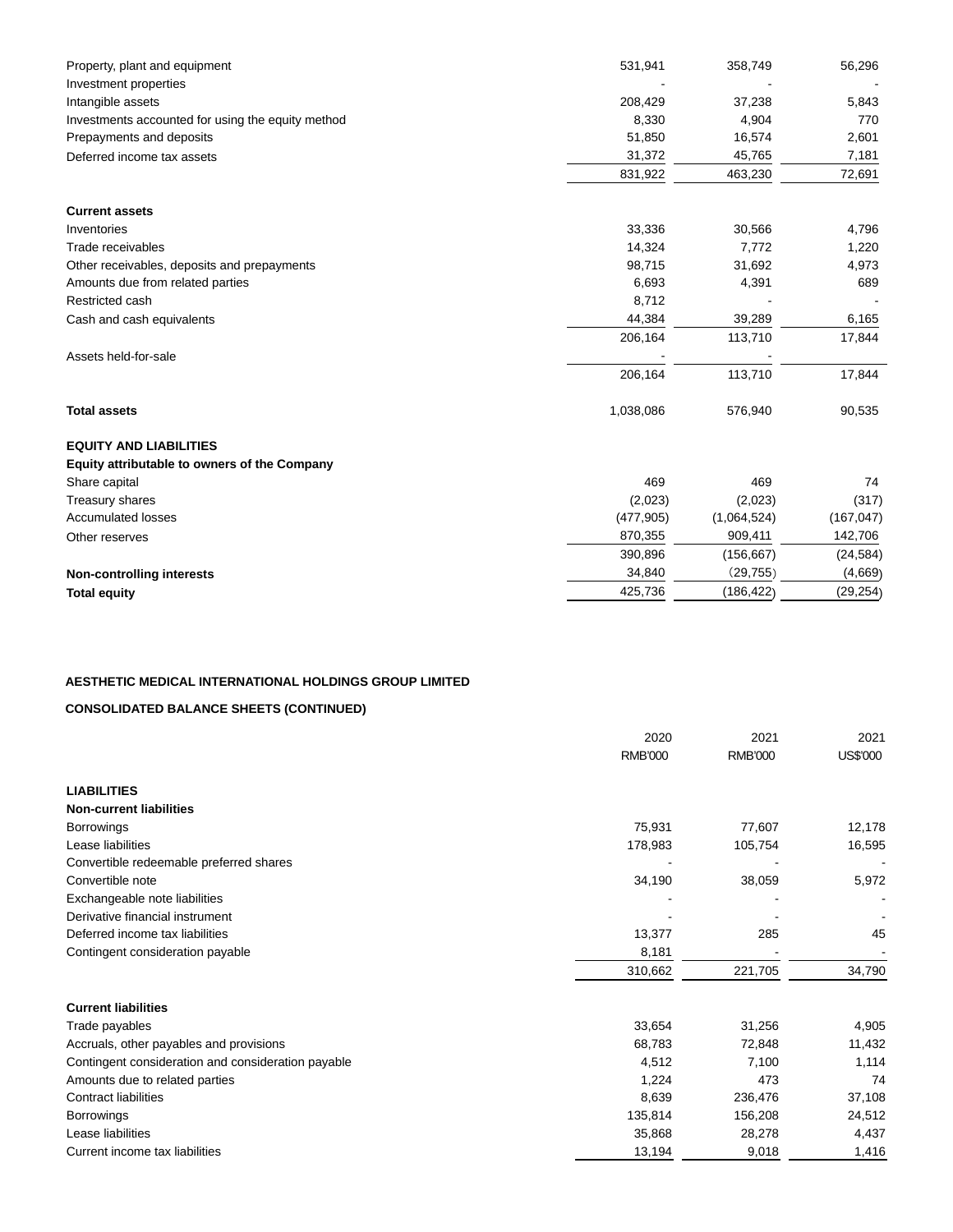| Liabilities held-for-sale           | 301,688   | 541.657<br>$\sim$ | 84,998  |
|-------------------------------------|-----------|-------------------|---------|
|                                     | 301,688   | 541,657           | 84,998  |
| <b>Total liabilities</b>            | 612,350   | 763.362           | 119,789 |
| <b>Total equity and liabilities</b> | 1,038,086 | 576,940           | 90,535  |

## **AESTHETIC MEDICAL INTERNATIONAL HOLDINGS GROUP LIMITED CONSOLIDATED STATEMENTS OF COMPREHENSIVE INCOME**

|                                                                                | 2020           | 2021           | 2021       |
|--------------------------------------------------------------------------------|----------------|----------------|------------|
|                                                                                | <b>RMB'000</b> | <b>RMB'000</b> | US\$'000   |
| Revenue                                                                        | 901,573        | 645,593        | 101,308    |
| Cost of sales and services rendered                                            | (356, 796)     | (376,092)      | (59,017)   |
| <b>Gross profit</b>                                                            | 544,777        | 269,501        | 42,291     |
| Selling expenses                                                               | (510, 608)     | (404, 683)     | (63, 504)  |
| General and administrative expenses                                            | (230, 646)     | (206, 973)     | (32, 479)  |
| Finance income                                                                 | 1,185          | 113            | 18         |
| Finance costs                                                                  | (29, 189)      | (27, 230)      | (4,273)    |
| Other gains, net                                                               | 600            | 6,074          | 953        |
| Fair value (loss)/gain of convertible redeemable preferred shares              |                |                |            |
| Fair value loss of convertible note                                            | (1,599)        | (4,240)        | (665)      |
| Fair value (loss)/gain of exchangeable note liabilities                        |                |                |            |
| Fair value (loss)/gain of derivative financial instrument                      |                |                |            |
| Impairment of non-current assets                                               | (32,969)       | (313,959)      | (49, 267)  |
| Share of profits/(losses) of investments accounted for using the equity method | (1,043)        | 81             | 13         |
| (Loss)/profit before income tax                                                | (259, 492)     | (681, 316)     | (106, 913) |
| Income tax (expense)/credit                                                    | 12,587         | 11,798         | 1,851      |
| (Loss)/profit for the year                                                     | (246, 905)     | (669, 518)     | (105, 062) |
| Other comprehensive income/(loss):                                             |                |                |            |
| Items that may be subsequently reclassified to profit or loss                  |                |                |            |
| Currency translation differences                                               | (731)          | (574)          | (90)       |
| Total other comprehensive income/(loss) for the year, net of tax               | (731)          | (574)          | (90)       |
| Total comprehensive (loss)/income for the year                                 | (247, 636)     | (670,092)      | (105, 152) |
| (Loss)/profit attributable to:                                                 |                |                |            |
| Owners of the Company                                                          | (235, 479)     | (586, 619)     | (92,053)   |
| Non-controlling interests                                                      | (11, 426)      | (82, 899)      | (13,009)   |
| (Loss)/profit for the year                                                     | (246, 905)     | (669, 518)     | (105, 062) |

#### **AESTHETIC MEDICAL INTERNATIONAL HOLDINGS GROUP LIMITED CONSOLIDATED STATEMENTS OF COMPREHENSIVE INCOME**

|                                                                                                         | 2020<br>RMB'000 | 2021<br>RMB'000 | 2021<br>US\$'000 |
|---------------------------------------------------------------------------------------------------------|-----------------|-----------------|------------------|
| (Loss)/earnings per share for (loss)/profit attributable to owners of the Company (in<br>RMB per share) |                 |                 |                  |
| -Basic                                                                                                  | (3.61)          | (8.89)          | (1.40)           |
| -Diluted                                                                                                | (3.61)          | (8.89)          | (1.40)           |
| Total comprehensive (loss)/income attributable to:                                                      |                 |                 |                  |
| Owners of the Company                                                                                   | (236, 210)      | (587, 193)      | (92, 143)        |
| Non-controlling interests                                                                               | (11, 426)       | (82, 899)       | (13,009)         |
| Total comprehensive(loss)/income for the year                                                           | (247, 636)      | (670,092)       | (105,152)        |